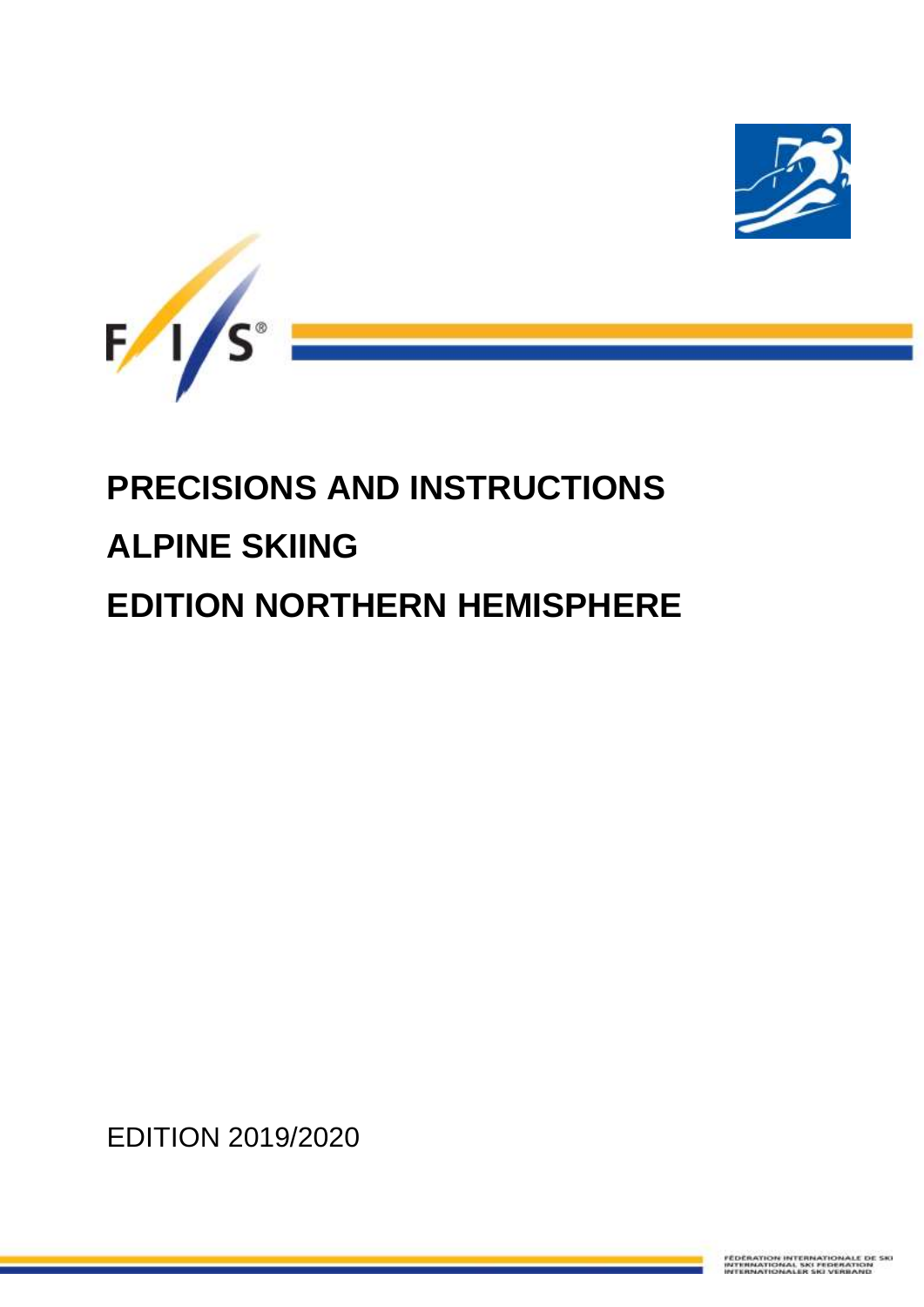# **PRECISIONS AND INSTRUCTIONS FOR THE SEASON 2019/2020 NORHERN HEMISPHERE**

**Precisions approved by the FIS Council, Konstanz / Constance (GER), November 2019.**

## **The Alpine Committee**

# **Rules for the FIS Alpine Points**

#### Qualification Run

*4.4.10 FIS points for the Qualification Run*

FIS points will be calculated for the KO and Parallel qualification run. No FIS points will be awarded to those qualified competitors who did not start the Parallel competition.

- Where the Qualification Run is valid for FIS points it cannot be used as the first run of a normal slalom.
- Each National Ski Association may calendar the following number of parallel competitions:
- One competition per gender in National Championships and National Junior Championships categories
- No more than two competitions per gender in each FIS category

No limit on the number of competitions in ENL category

# **Sub-Committee for Alpine Course**

Exception to minimum vertical drop for ENL GS Homologations in Ontario (CAN) The minimum vertical drop of 185m (instead of 200m) for ENL (Entry League) Giant Slalom in two venues in Ontario (CAN): Searchmont Resort and Calabogie Peaks will be permitted.

# **Alpine World Cup Rules**

#### SRS Service Personnel

4.3 Additional officials / Service Personnel The total number of additional officials and / or service personnel per country registered through the FIS online entry system is limited for each event and depends on the total number of different athletes who started in training and competitions of the event: up to 3 different competitors  $\overline{7}$  6 persons 4 - 6 " " 10 9 " 7 - 8 " " 12 10 "

9 - 10 " " 13 <mark>13 11</mark> "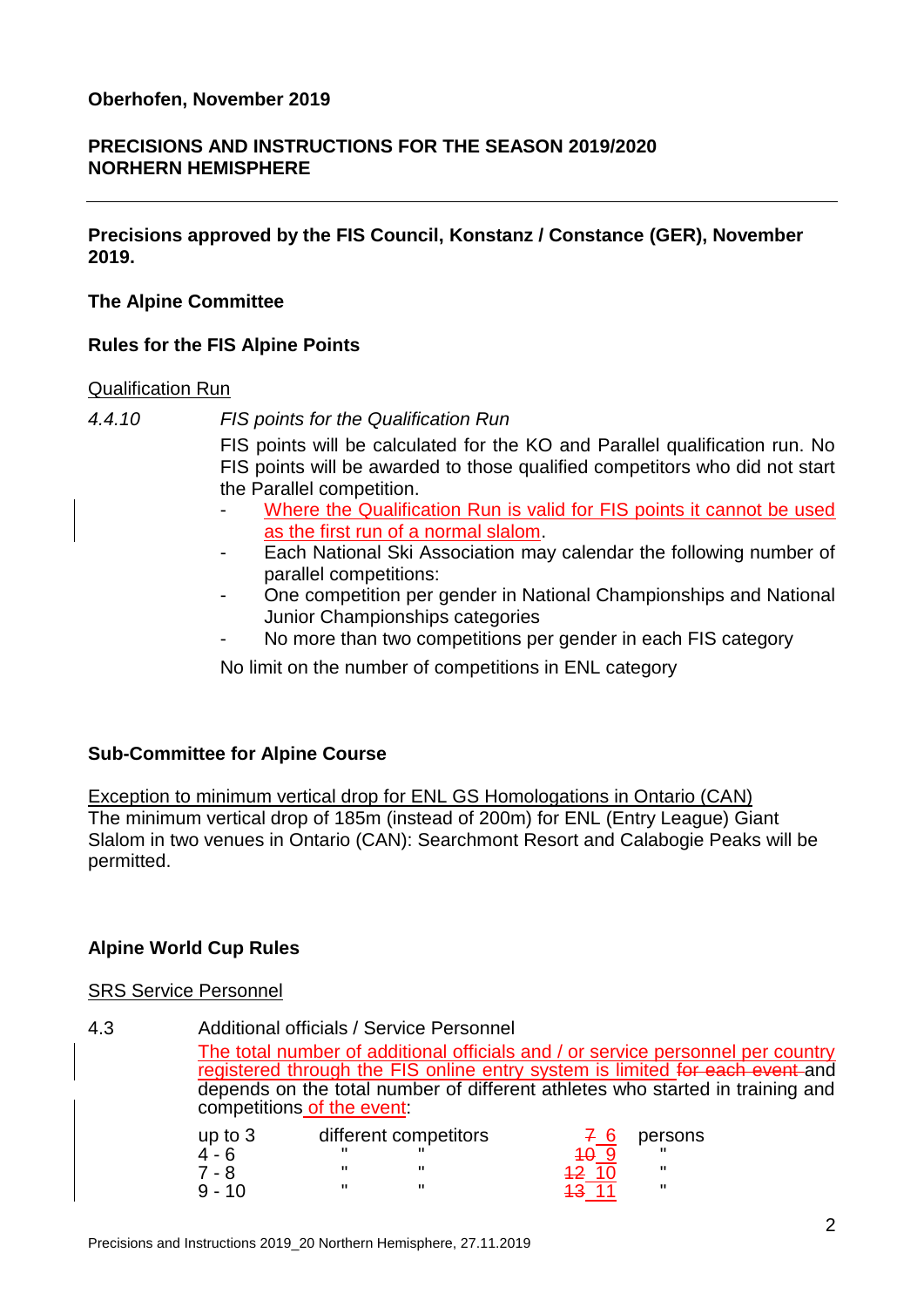| $11 - 15$    |  | <del>18</del> 15 |  |
|--------------|--|------------------|--|
| more than 15 |  | <del>23</del> 19 |  |

For these additional officials (all NSA accredited persons) / service personnel (SRS service staff related to a National Team) accredited by FIS, the maximum price that can be charged for accommodation with full board incl. non-alcoholic beverages must not exceed CHF 120.-- per day (or the equivalent) if these persons are registered through the FIS online by the corresponding Team Captain and the accommodation is arranged by the Organising Committee (team accommodation).

These limited group of team service persons who are registered online in principle have the access right to the start area and eventual catering tent / team hospitality for athletes.

In case of a justifiable suspicion of abuse, the OC has the right to ask the Team Captains to present the relevant FIS season accreditations.

#### *4.3.1 Ski Racing Suppliers (SRS)*

Ski Racing, Management and Marketing personnel with a FIS ID card which are not directly related to a national team cannot be entered for World Cup events by a national team. These officials must be entered by their company, using the FIS online entry system mandatory, based on the actual SRS name list.

## *4.3.2 (new) SRS Service*

Ski service professionals of a SRS member company who are working as ski tester, in the sector of ski boots, poles, protectors, etc, which are not directly related to a national team. These officials must be entered by their company, using the FIS online entry system mandatory, based on the actual SRS name list.

SRS can distribute the following maximum quota to their SRS member companies for this category:

- Competitions with SL, GS or PAR: 25 total SRS quota
- Competitions with DH or SG: 25 total SRS quota
- Competitions with DH, SG or AC: 30 total SRS quota

- Competitions with DH, SG or AC and SL or GS: 35 total SRS quota

For these SRS service professionals the maximum price that can be charged for accommodation with full board incl. non-alcoholic beverages must not exceeding CHF 120.— per day in a double room or CHF 160.— per day in a single room (or the equivalent).

#### Alpine Combined Start order for  $2<sup>nd</sup>$  Run

*9.5.1 Alpine Combined*

All competitors who complete the  $1<sup>st</sup>$  run correctly have the right to start in the  $2^{nd}$  run.

After clearing up the start list for the  $2^{nd}$  run (there is no moving up to the top 30), the maximum best 30 competitors of the 1<sup>st</sup> run start in the reversed order of the times achieved in the  $1<sup>st</sup>$  run, followed by competitors according to their times of the 1<sup>st</sup> run (31<sup>st</sup>, 32<sup>nd</sup>, etc.).

#### Parallel Rules

Rules for World Cup Parallel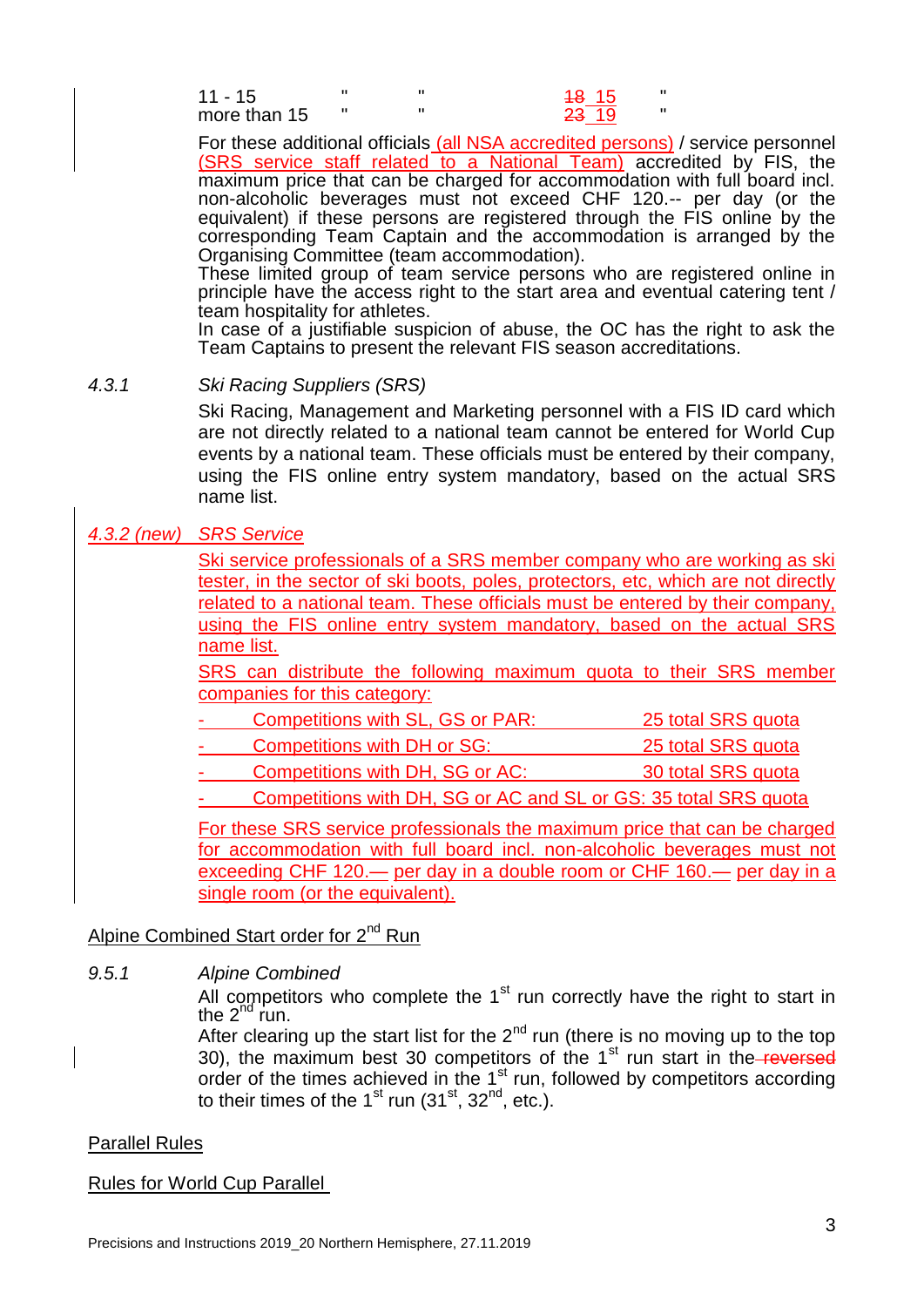- 1. Type of Event
	- The race will be conducted as a parallel (PSL or PGS) with a qualification.
- 2. Eligibility
	- World Cup rules, art. 3 are valid for the qualification–run. Basic and nation quota according to the event concerned.
	- The first-best 32 ranked competitors (No moving up) from the qualification *Fun*-are qualified for the parallel race.
- 3. Entry deadlines: According to World Cup rules
- 4. Qualification
- 4.1 Qualification run in parallel format (run-rerun)
	- Takes place on the parallel competition course.
	- Enrolment: The best 30 competitors present are enrolled according to the actual Parallel World Seeding List (PWSL).
	- Enrolment after the best  $30<sup>th</sup>$  competitor: Competitors with at least 500 WCSL points are enrolled after the  $30<sup>th</sup>$  competitor. Thereafter the competitors are enrolled according to the PWSL.
	- Starting order:  $1<sup>st</sup>$  run, odd bibs on red course and even bibs on blue course 2<sup>nd</sup> run: odd bibs on blue course and even bibs on red course
	- The competitors DNF, DNS, DSQ in the run 1 are not starting the run 2
	- Only competitors with time in both runs are classified.
	- The best 32 total times (adding  $1<sup>st</sup>$  and  $2<sup>nd</sup>$  run time), after confirmation from each Team Captain right after qualification's protest time is over, will be qualified for the round of 32. If there are no 32 competitors with both times the best single times will be the next qualified competitors.
	- In case of a tie, the competitor with the best single time will be better ranked. If there is still a tie the higher bib will be better ranked.
	- In case only 1 run can be completed, the 16 best ranked competitors from each course will be qualified for the round of 32. Competitors from the course with the best time will be enrolled with odd numbers according to rank  $time(1, 3, 5, etc)$ . Competitors from the others course will be enrolled with even numbers according to time rank (2, 4, 6, etc).
- 4.2 Qualification run (one run only)
	- Takes place on a different course (not the parallel competition course).
	- Enrolment: same as Qualification in the parallel course.
	- Starting order according to art 9.2 (World Cup Rules).
	- A qualification run is shorter than traditional SL or GS runs.
	- The qualification run will be set with single GS gates. In case of PSL: the distance from turning pole to turning pole according to ICR (art. 801.2.3).
	- In case of PGS: the distance from turning pole to turning pole should not be less than 13 m.
	- First The best 32 ranked competitors from the qualification run, after confirmation from each Team Captain right after qualification's protest time is over, are qualified. (no moving up) In case of a tie for the  $32<sup>nd</sup>$  position, the higher bib is the qualified competitor.
- 5. Parallel race
	- Enrolment: The 32 qualified competitors are enrolled
	- Enrolment according to their ranking in the qualification run.
	- Bracket (Start list) for the parallel is according to ICR. (art. 1230.2.1)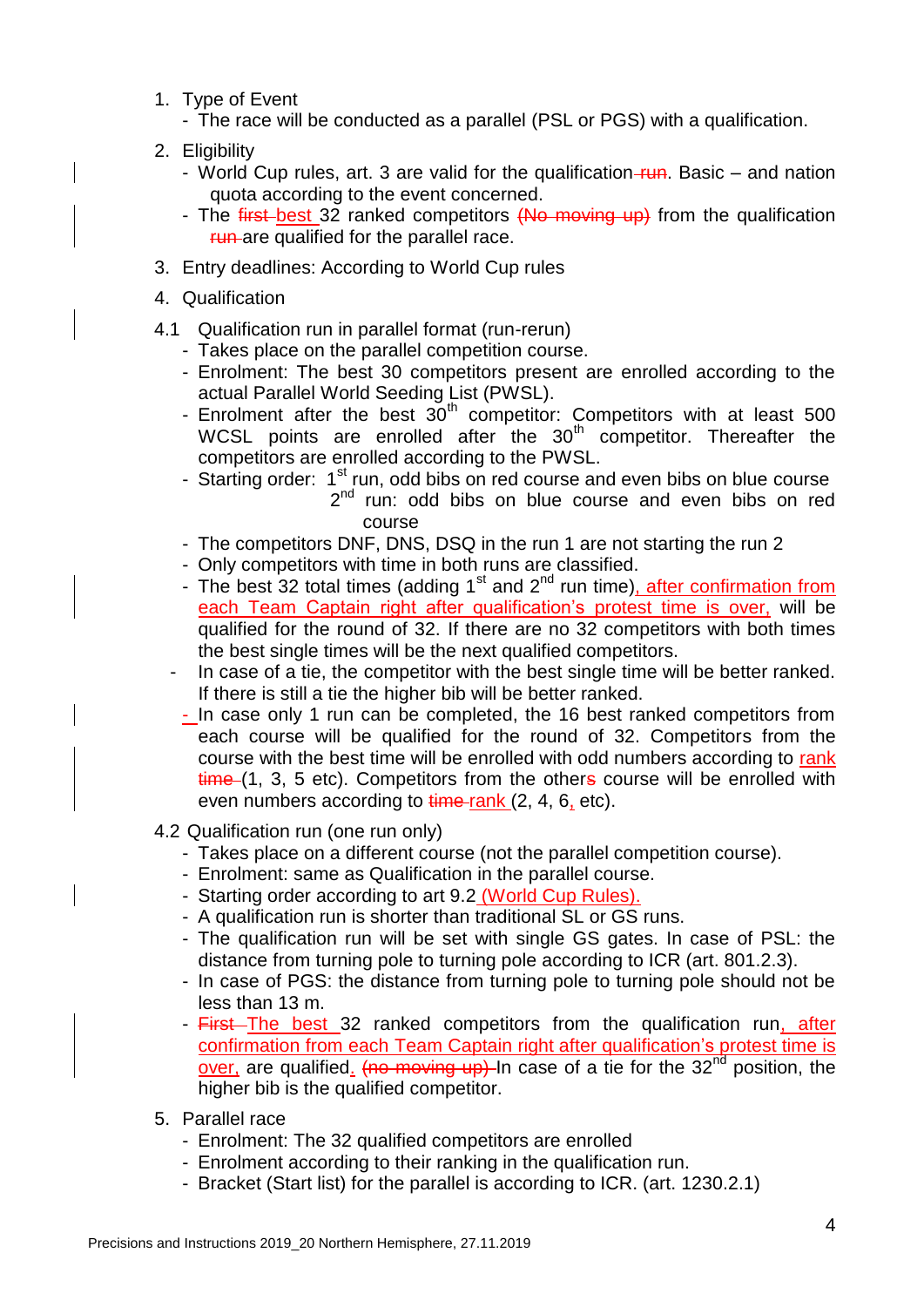- First round: Each heat between competitors consists of two runs. The two competitors change courses for the second run.
- For all heats, the allocation of course, blue or red, will be draw. From each pair, The lowest bib at start will choose the course, red or blue. The maximum penalty time after the first heat is: 0.5 second.
- The losing competitors after the first round will be ranked from 17 to 32 according to their total time (run and re-run) Competitors without total time will be ranked according to the time from the qualification.
- -All following rounds from round of 16, consist of one run. The lowest bib at start will choose the course, red or blue. A draw will be done to know which competitor will race in the red or blue course.
- In case of a tie in the round of 16, the Quarter finals or the Semi-finals the winner will be determined by the best total time from the first round (run and re-run). In case the competitors cannot be separated on total time from the first round, the competitor with the lowest bib will advance to the next round.
- The losing competitors from the round of 16 will be ranked from 9 to 16 according to their total time from their run. In case of tie, the time of previous round is valid. Those without a time will be ranked according their time of previous round.
- The losing competitors from the Quarter-final will race for their final ranking. (rank 5 to 8, according to bracket, ICR.) In case of a tie, the regulation above is valid.
- In case of a tie in the Final and/or the Small Final, competitors are ranked ex-aequo. (tie)
- ICR Art. 1220, Parallel events is valid
- 6. Precisions
	- In case of PSL, Slalom Specifications for Alpine Competition Equipment are valid. In case of PGS, Giant Slalom Specifications for Alpine competition equipment are valid (Exception race suits).
	- Qualification run and Parallel race will be set by FIS.
	- Parallel WCSL will be introduced for season 2020/2021.
	- In case of force majeure the Jury can decide to use any qualification method.  $(\text{art. } 4; 4.1 \text{ and or } 4.2)$
- 7. World Cup points
	- Neither for the qualification run or parallel race, FIS points will be awarded.
	- World Cup points in the event concerned (PAR) and Overall World Cup points (also including Nation Cup points) will be awarded as follows:

| 1 <sup>st</sup>                  | 100      | $17^{\text{th}}$                                                             | 14          |
|----------------------------------|----------|------------------------------------------------------------------------------|-------------|
| $2^{nd}$                         | 80       | $18^{th}$                                                                    | 13          |
| $\overline{3}^{\text{rd}}$       | 60       | 19 <sup>th</sup>                                                             | 12          |
| 4 <sup>th</sup>                  | 50       | $20^{th}$<br>21 <sup>th</sup>                                                | 11          |
| $5^{\text{th}}$                  | 45       |                                                                              | 10          |
|                                  | 40       | $22^{th}$                                                                    |             |
| $6^{th}$<br>$7^{th}$<br>$8^{th}$ | 36       | $23^{th}$                                                                    | 9<br>8<br>7 |
|                                  | 32       |                                                                              |             |
| 9 <sup>th</sup>                  |          |                                                                              |             |
| $10^{\text{th}}$                 | 29<br>26 | $24^{\text{th}}$<br>$25^{\text{th}}$<br>$26^{\text{th}}$<br>$27^{\text{th}}$ | 65432       |
| $11^{th}$                        | 24       |                                                                              |             |
| $12^{th}$                        | 22<br>20 | $28^{\rm th}$                                                                |             |
| 13 <sup>th</sup>                 |          | 29 <sup>th</sup>                                                             |             |